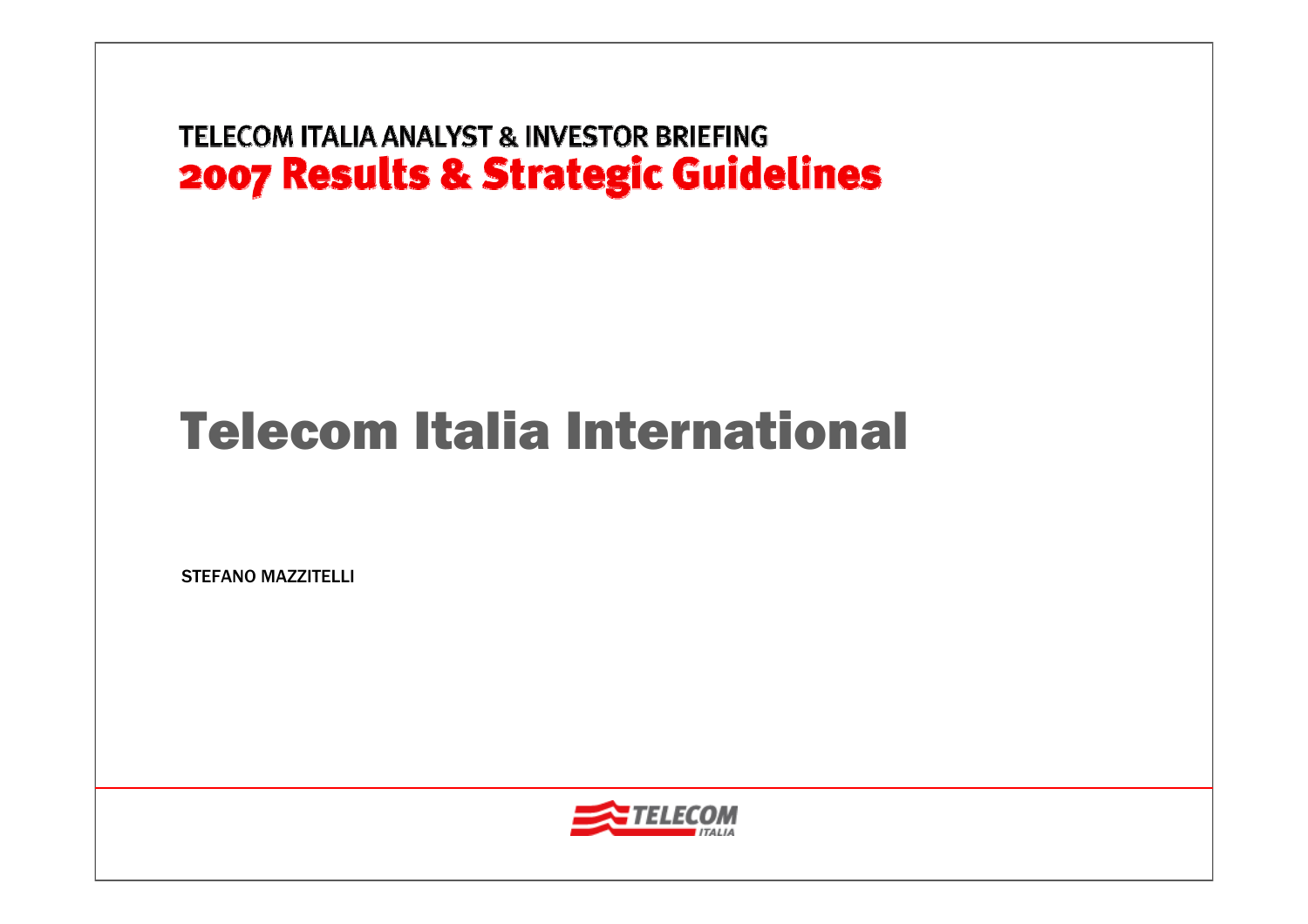TELECOM ITALIA INTERNATIONAL

# Safe Harbour

This presentation contains statements that constitute forward-looking statements within the meaning of the Private Securities Litigation Reform Act of 1995. These statements appear in a number of places in this presentation and include statements regarding the intent, belief or current expectations of the Company with respect to the customer base, estimates regarding future growth in the different business lines and the global business, market share, financial results and other aspects of the Company's activities and strategies.

Such forward looking statements are not guarantees of future performance and involve risks and uncertainties, and actual results may differ materially from those in the forward looking statements as a result of various factors.

Analysts and investors are cautioned not to place undue reliance on those forward looking statements, which speak only as of the date of this presentation. Telecom Italia Spa undertakes no obligation to release publicly the results of any revisions to these forward looking statements which may be made to reflect events and circumstances after the date of this presentation, including, without limitation, changes in Telecom Italia Spa business or acquisition strategy or to reflect the occurrence of unanticipated events. Analysts and investors are encouraged to consult the Company's Annual Report on Form 20-F as well as periodic filings made on Form 6-K, which are on file with the United States Securities and Exchange Commission , which set out certain factors that could cause actual results to be materially different from the forward-looking statements contained herein.

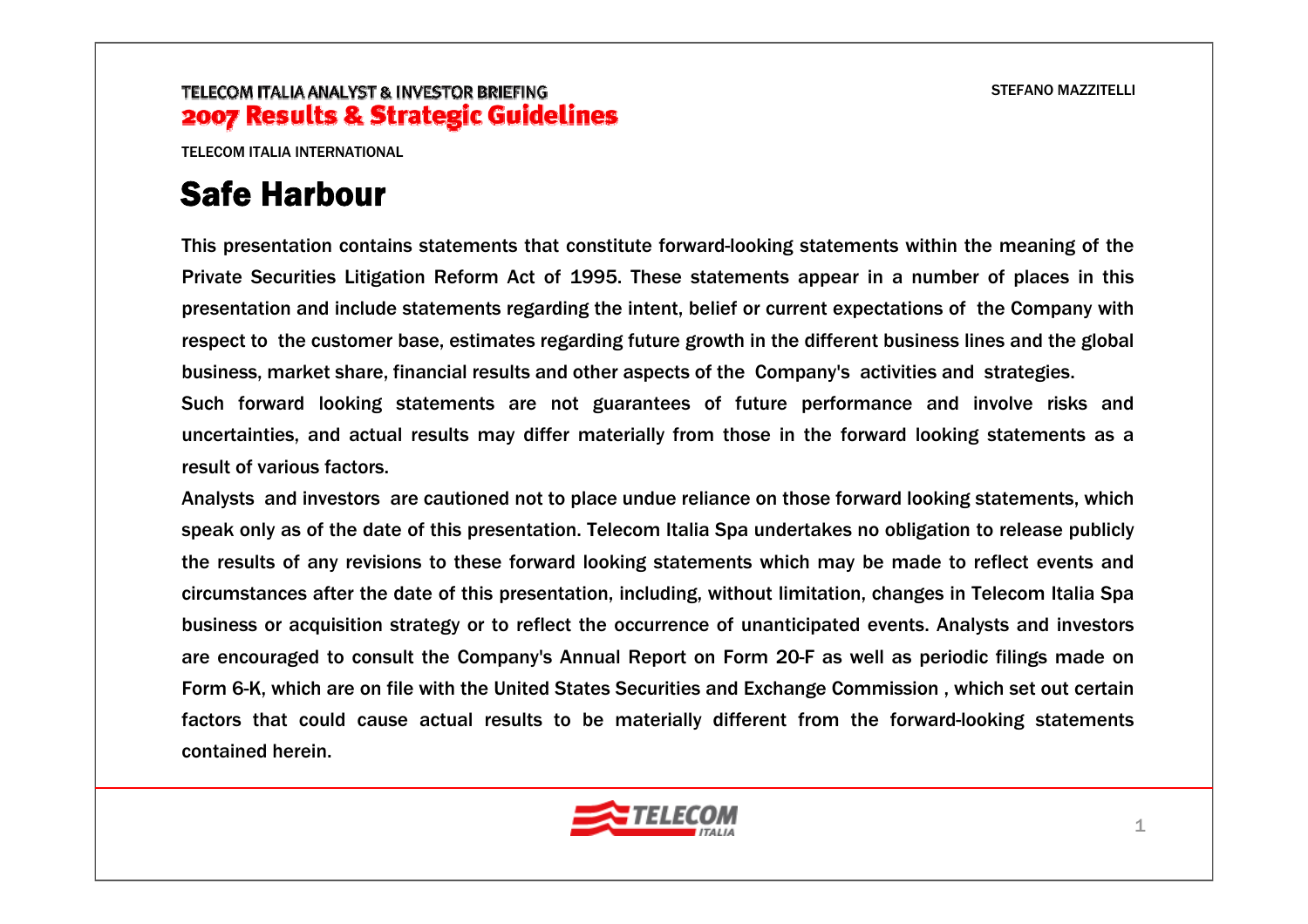#### TELECOM ITALIA ANALYST & INVESTOR BRIEFING 2007 Results & Strategic Guidelines

TELECOM ITALIA INTERNATIONAL

### Agenda

- Telecom Italia International portfolio
- ▶ Telecom Italia International strategy
- ▶ South America
- ▶ European Broadband
- ▶ International Wholesale

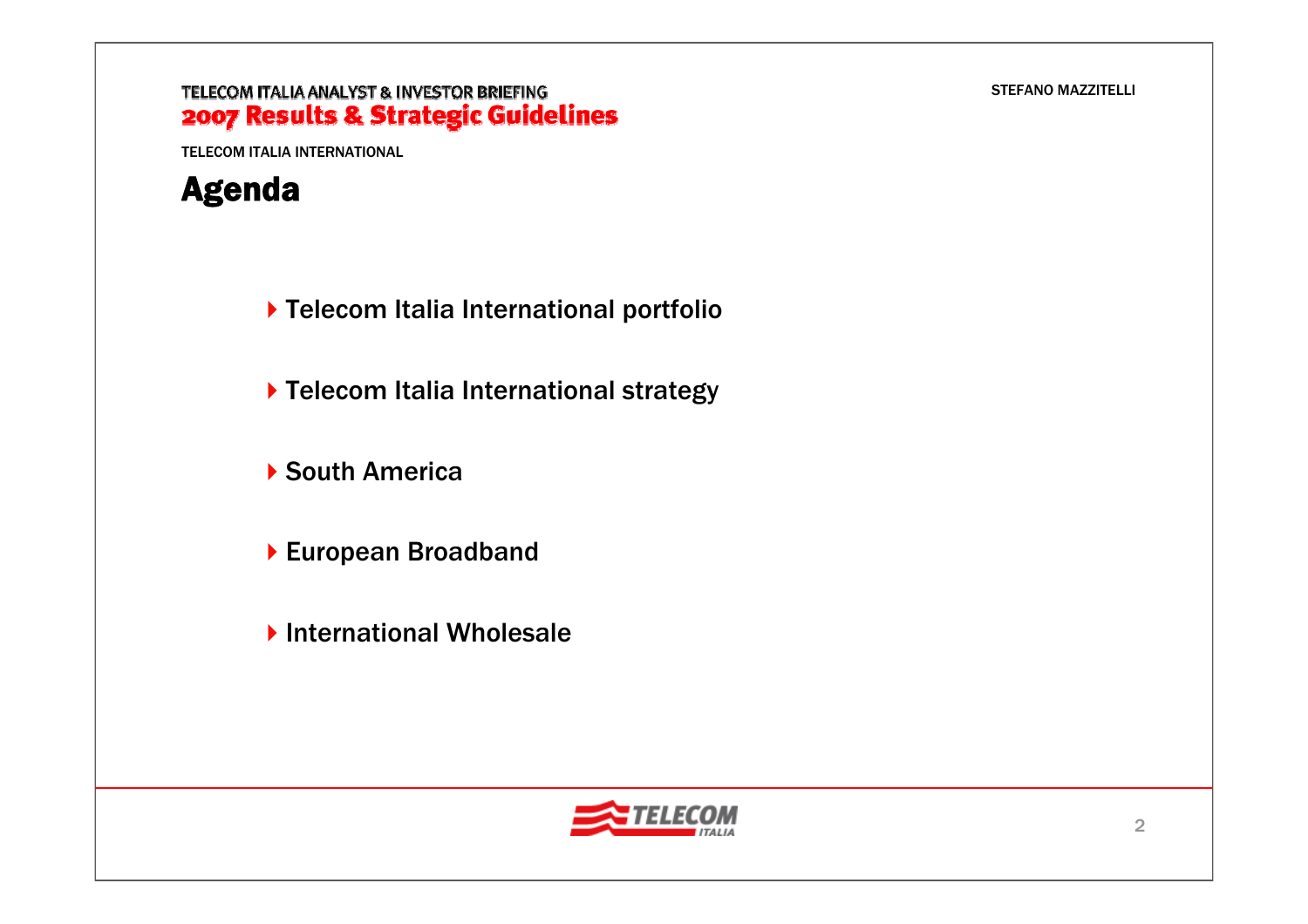### TELECOM ITALIA ANALYST & INVESTOR BRIEFING 2007 Results & Strategic Guidelines

TELECOM ITALIA INTERNATIONAL

### Telecom Italia International Portfolio



- ▶ Telecom Italia international footprint consistent with TLC market growth macro trends:
	- ▶ Latin America Mobile with expected 2006-2010 CAGR of +10%
	- ▶ European BB with expected 2006-2010 CAGR of +16%

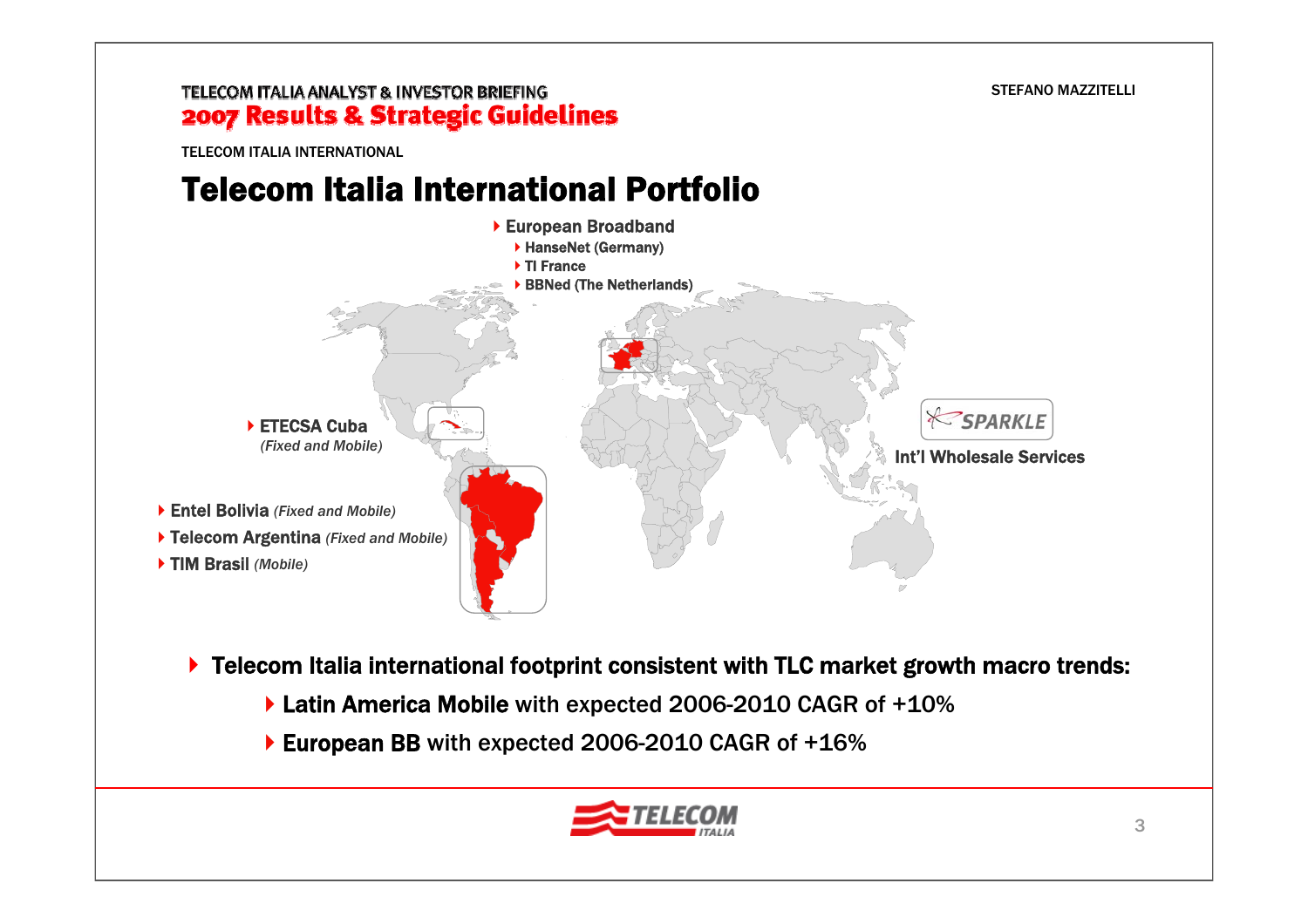TELECOM ITALIA INTERNATIONAL

# TI International Portfolio: Financial performance

International portfolio is a key driver of growth, contributing substantially to TI's Group performance and value

|                      | w/o TI France |              |              |  |  |  |
|----------------------|---------------|--------------|--------------|--|--|--|
|                      | 2006*         | 2007*        | 2007         |  |  |  |
| <b>Revenues</b>      | 5.07 Bln €    | 6.75 Bln €   | 6.35 Bln €   |  |  |  |
| <b>EBITDA</b>        | $1.11$ Bln €  | 1.55 Bln €   | $1.60$ Bln € |  |  |  |
| <b>EBITDA</b> margin | 22%           | 23%          | 25%          |  |  |  |
| <b>CAPEX</b>         | 1.19 Bln €    | 1.39 Bln €   | 1.24 Bln €   |  |  |  |
| Op. Cash Flow**      | -0.17 Bln $€$ | $0.10$ Bln € | $0.28$ Bln € |  |  |  |



*\*TI France, HanseNet, BBNed, TIM Brasil, Entel Bolivia \*\* based on TI stake (50% Entel Bolivia; 69.7% TIM Brasil)*

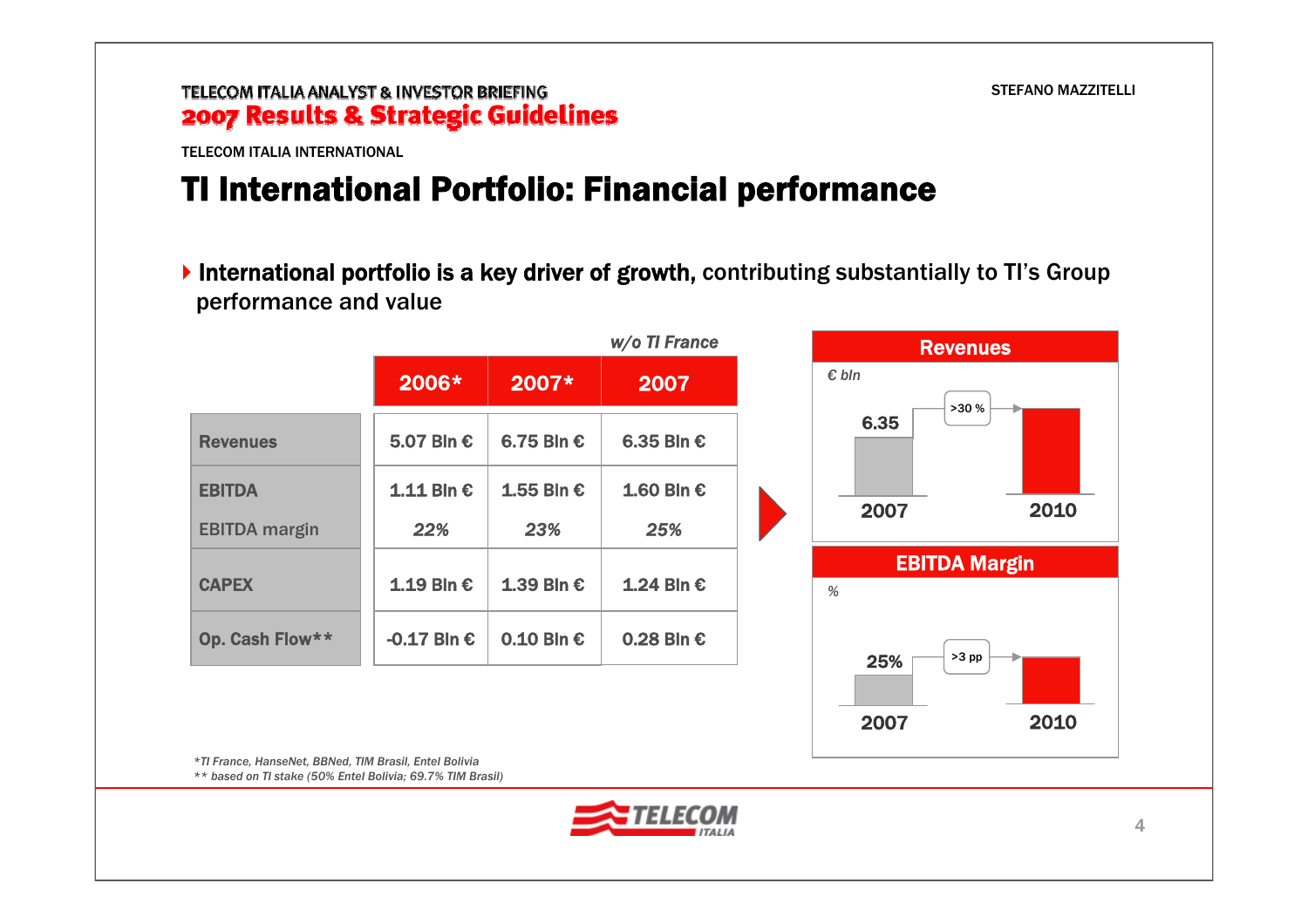TELECOM ITALIA INTERNATIONAL

### International Market scenario



- European Broadband and Latin America Mobile are TI's areas of strategic presence and focus, and key growth areas for the TLC market
- Mobile in Emerging Markets represents an additional opportunity for growth

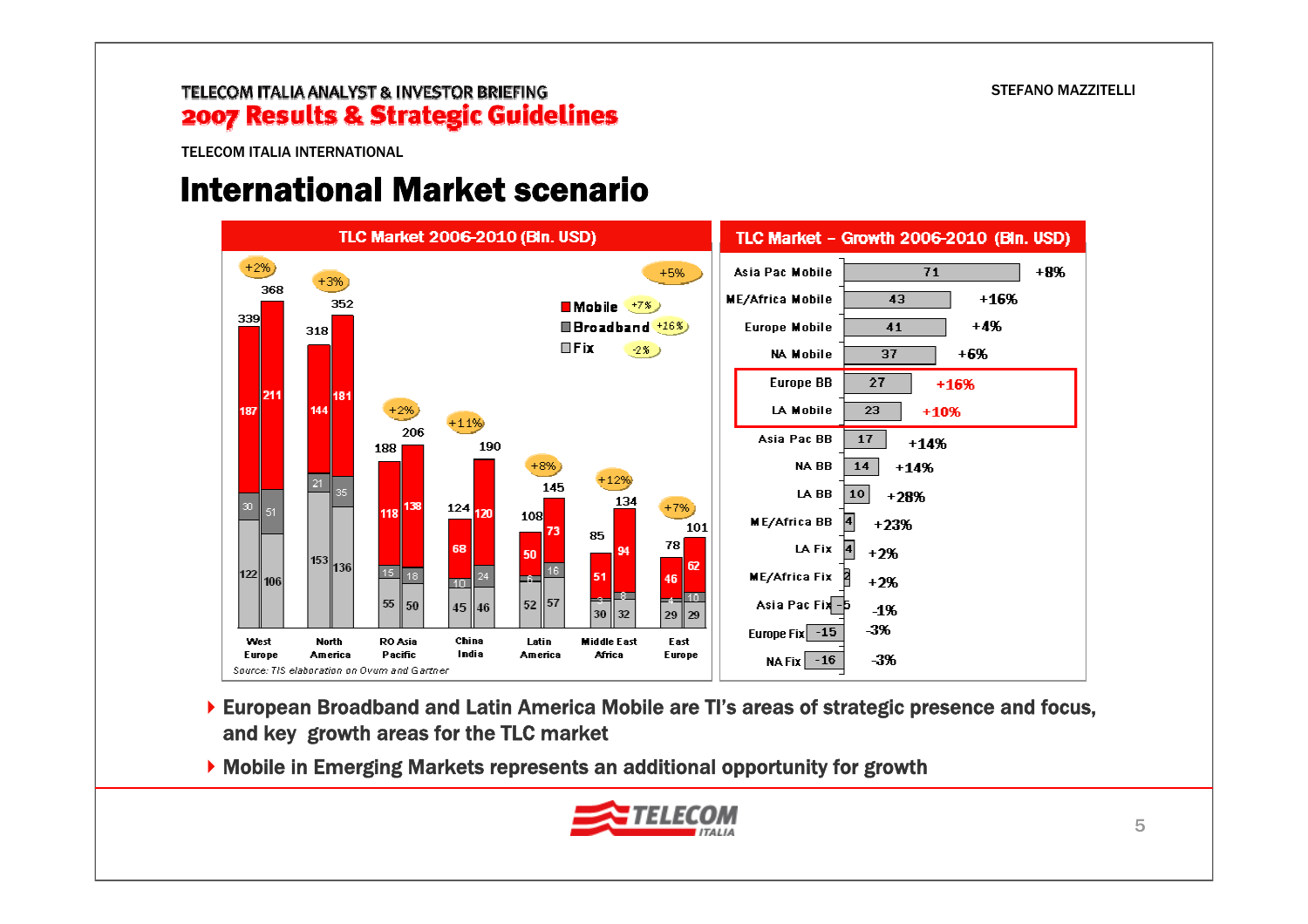#### TELECOM ITALIA ANALYST & INVESTOR BRIEFING 2007 Results & Strategic Guidelines

TELECOM ITALIA INTERNATIONAL

### South America: Market Scenario



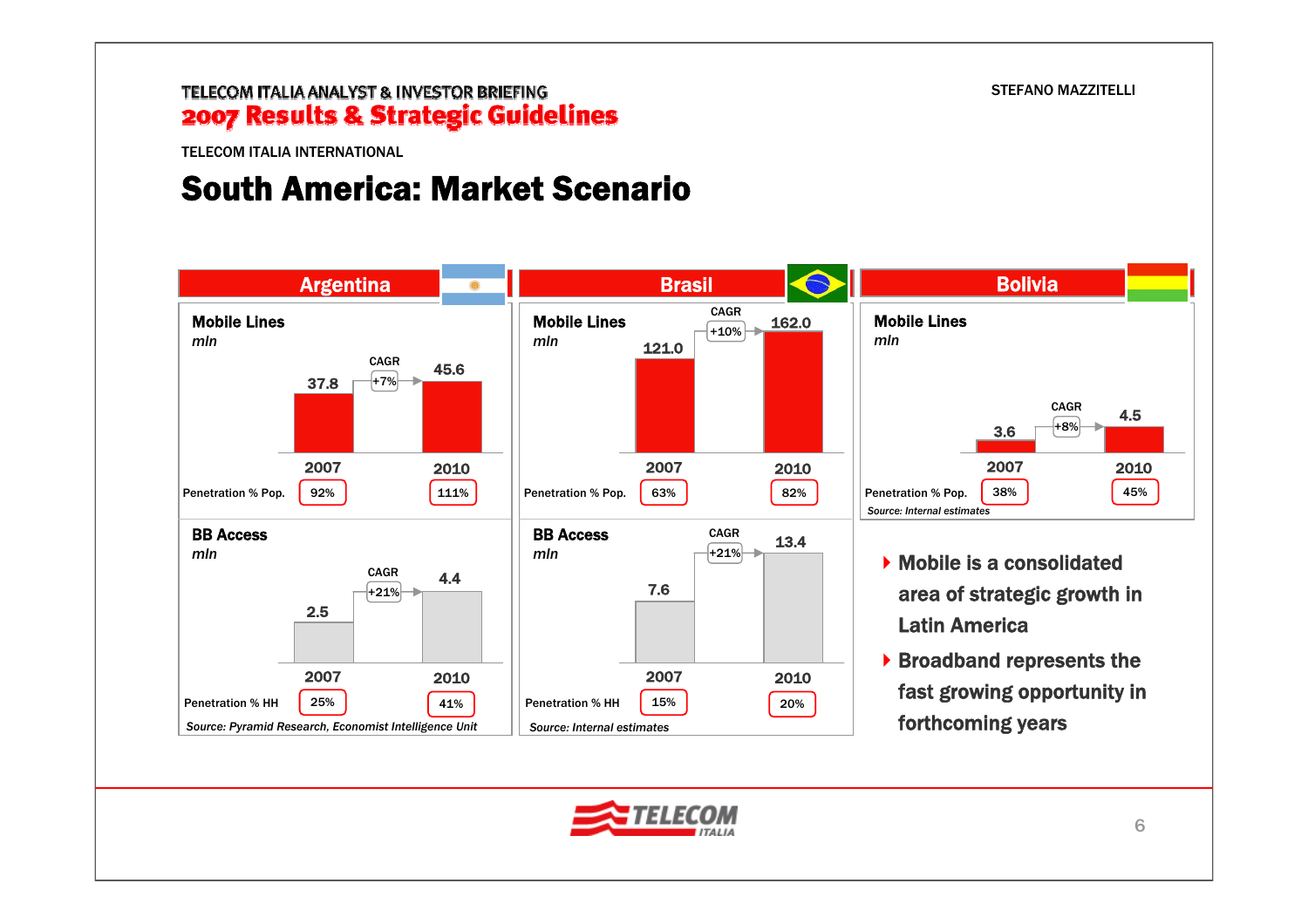TELECOM ITALIA INTERNATIONAL

# Telecom Argentina

| <b>Not consolidated</b>                                                                            | Reported data by<br><b>Telecom Argentina</b><br><b>9M 2006</b> |        | <b>9M 2007</b> | $\Delta$ '07 vs '06        |     |
|----------------------------------------------------------------------------------------------------|----------------------------------------------------------------|--------|----------------|----------------------------|-----|
| Held by: Telecom Italia and Telecom Italia International<br>through Nortel Inversora/Sofora 13.97% | (mln P\$, local GAAP)                                          |        |                | abs                        | %   |
|                                                                                                    | <b>Revenues</b>                                                | 5,242  | 6,515          | 1,273                      | 24% |
|                                                                                                    | OPBDA*                                                         | 1,730  | 2,252          | 522                        | 30% |
| Personal                                                                                           | <b>OPBDA</b> margin                                            | 33%    | 35%            | $+2$ pp                    |     |
|                                                                                                    | <b>CAPEX</b>                                                   | 755    | 981            | 226                        | 30% |
| <b>TELECOM</b>                                                                                     | <b>Mobile Subscribers Argentina</b>                            |        |                | <b>Broadband Customers</b> |     |
|                                                                                                    |                                                                |        |                |                            |     |
| .000                                                                                               |                                                                |        | .000           |                            |     |
| <b>Revenue</b>                                                                                     | $+32%$<br>9,881                                                | 10,161 |                | $+81%$                     |     |
| increase mainly<br>7,675                                                                           | 9,310<br>8,425                                                 |        |                |                            | 602 |
| fueled by the                                                                                      |                                                                |        | 457            | 526                        | 677 |
| <b>Mobile and BB</b>                                                                               |                                                                |        | 375            |                            |     |
| businesses                                                                                         |                                                                |        |                |                            |     |
|                                                                                                    |                                                                |        |                |                            |     |

 $ITALIA$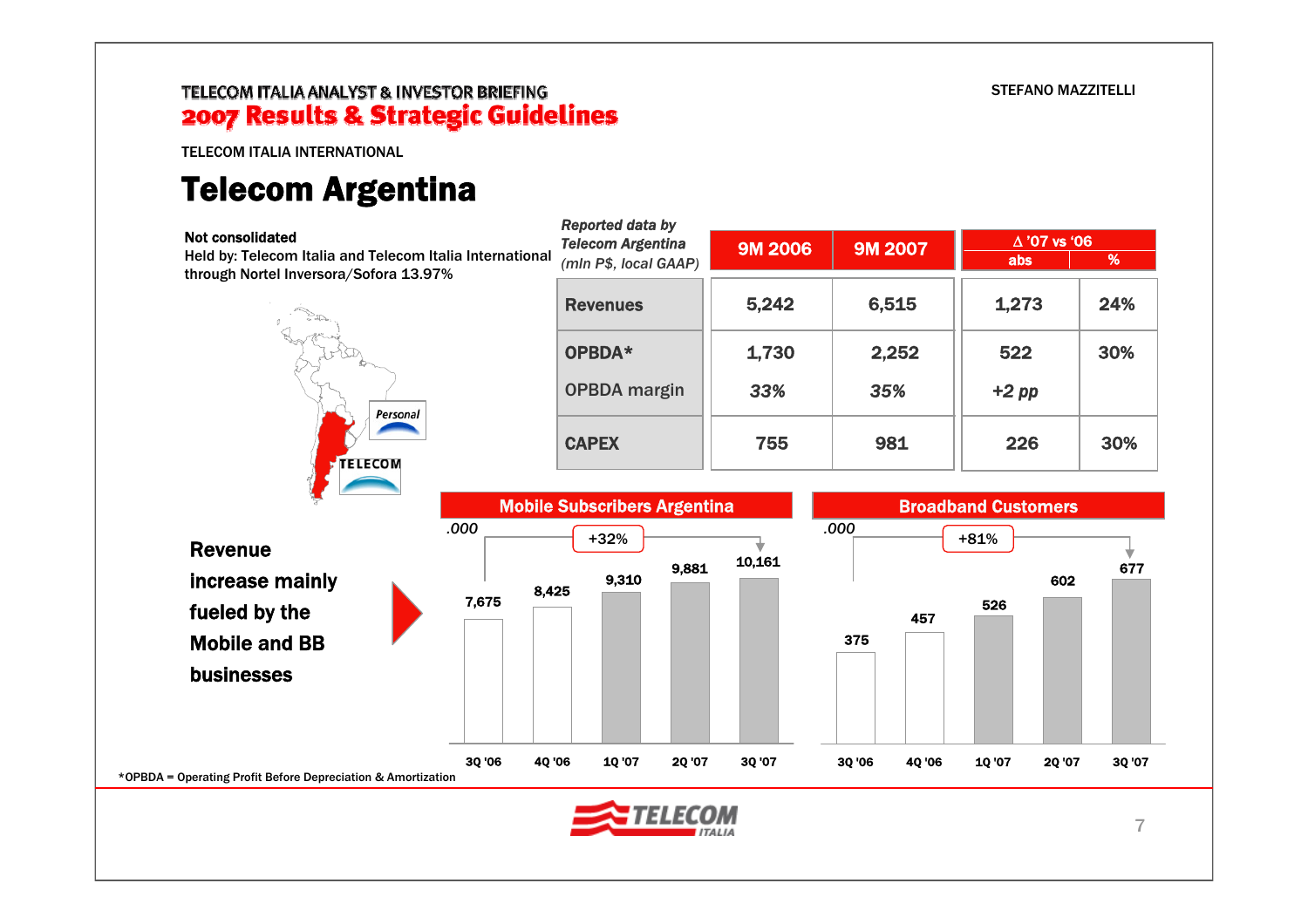### TELECOM ITALIA ANALYST & INVESTOR BRIEFING 2007 Results & Strategic Guidelines

TELECOM ITALIA INTERNATIONAL

# Entel Bolivia

#### Consolidated Held by: Telecom Italia

through ICH/ETI 50%

|               |                      | 2006      | 2007      | $\Delta$ '07 vs '06 |        |
|---------------|----------------------|-----------|-----------|---------------------|--------|
| International | <b>Reported data</b> |           |           | abs                 | %      |
|               | <b>Revenues</b>      | 192 Min € | 210 Mln € | $18$ Min €          | 9%     |
| -12           | <b>EBITDA</b>        | 82 Mln €  | 98 Mln €  | $16$ Mln €          | 20%    |
|               | <b>EBITDA</b> margin | 43%       | 47%       | $+4$ pp             |        |
| entel         | <b>Op. Cash Flow</b> | 85 Mln €  | 72 Mln €  | -13 Mln $\epsilon$  | $-15%$ |



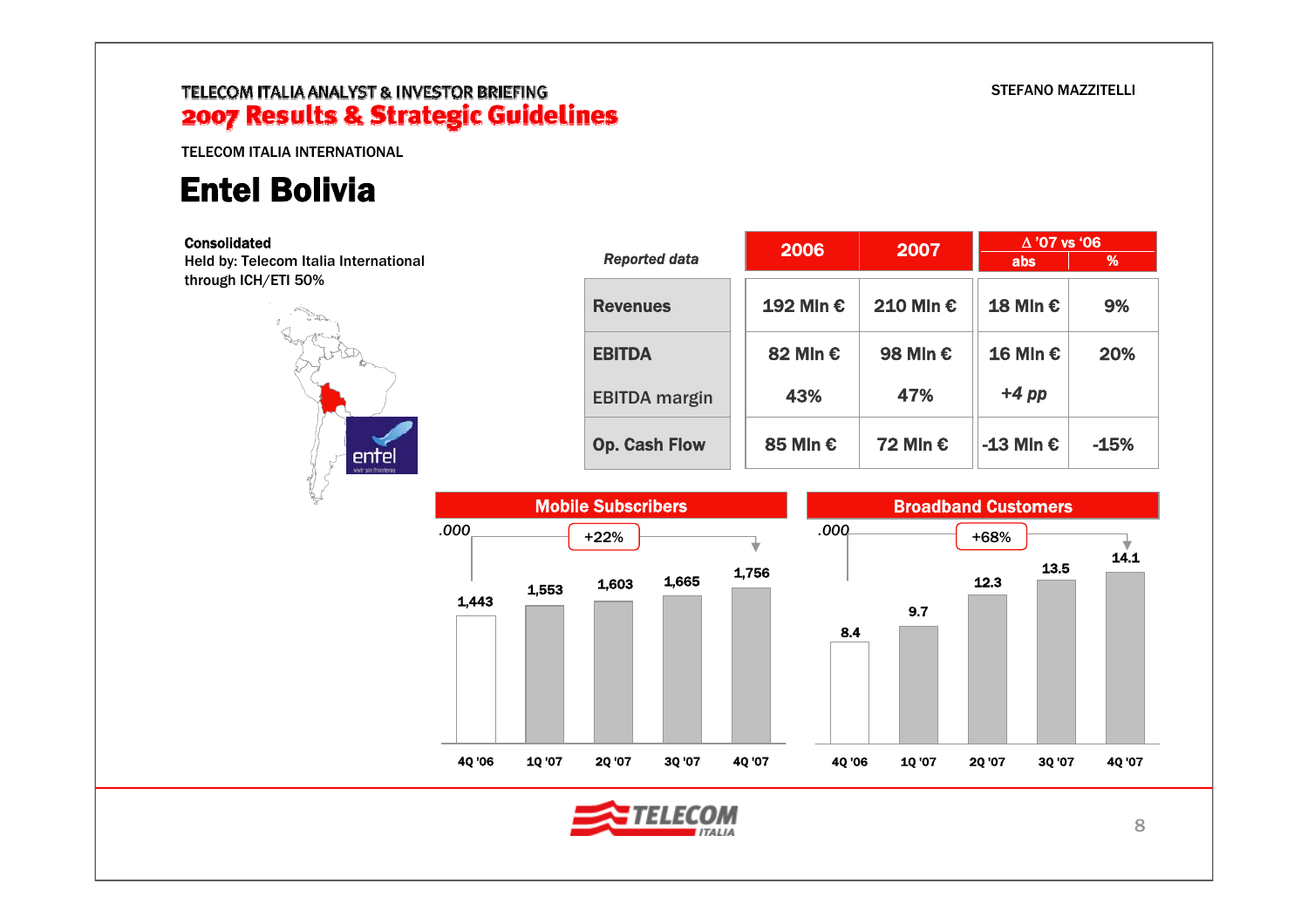TELECOM ITALIA INTERNATIONAL

### European Broadband Market and Telecom Italia presence

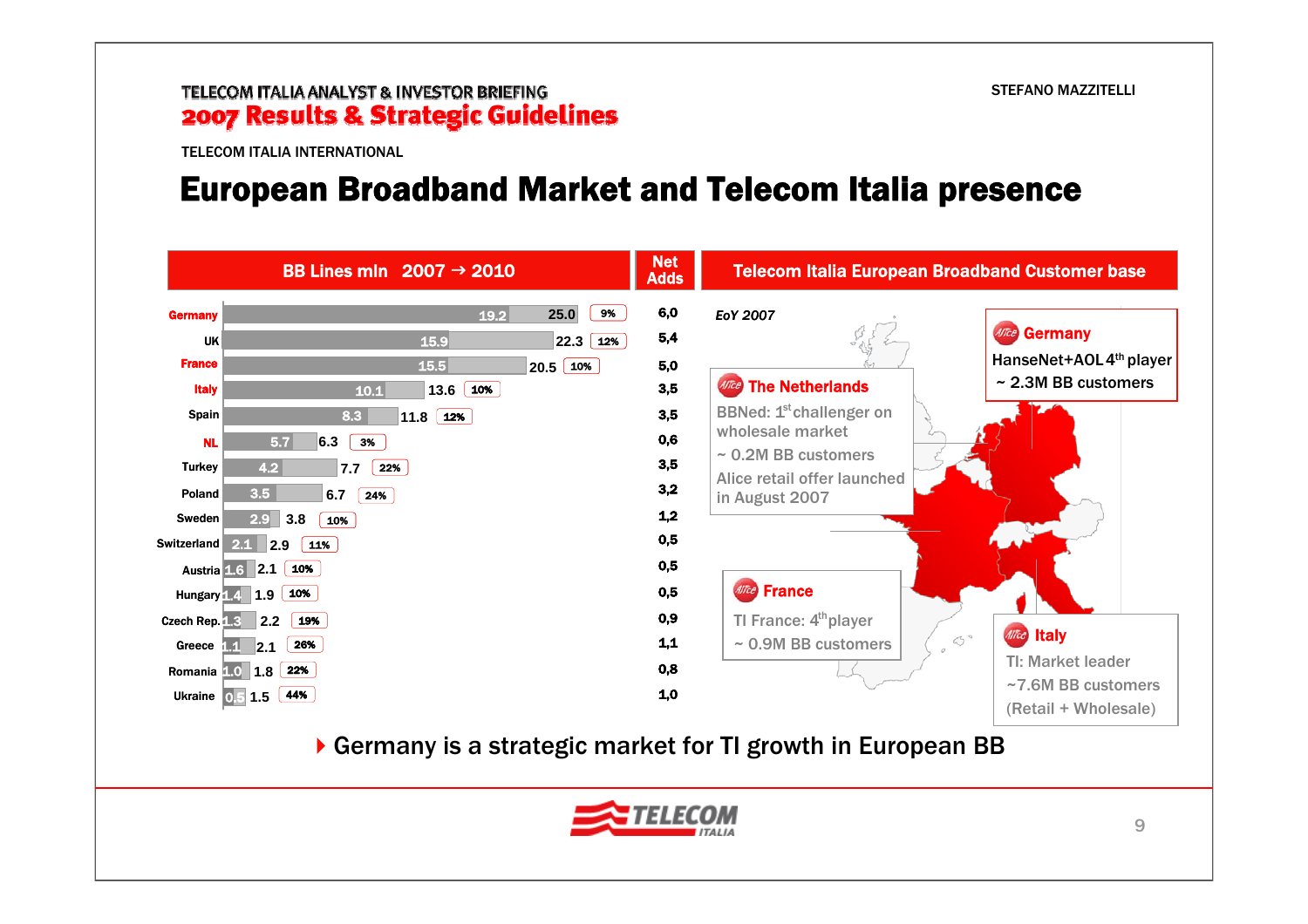TELECOM ITALIA INTERNATIONAL

# Germany: Broadband Market evolution

*mln lines*



- $\blacktriangleright$  German BB market will still experience a sustained growth in the next 3 years (+10%): ~6 Mln of BB access will be added
- $\triangleright$  With ARPU exceeding 40 € per month, this new market will be worth ~3 Bln €
- ▶ Penetration will reach the European average in 2010 (68% on fixed lines)

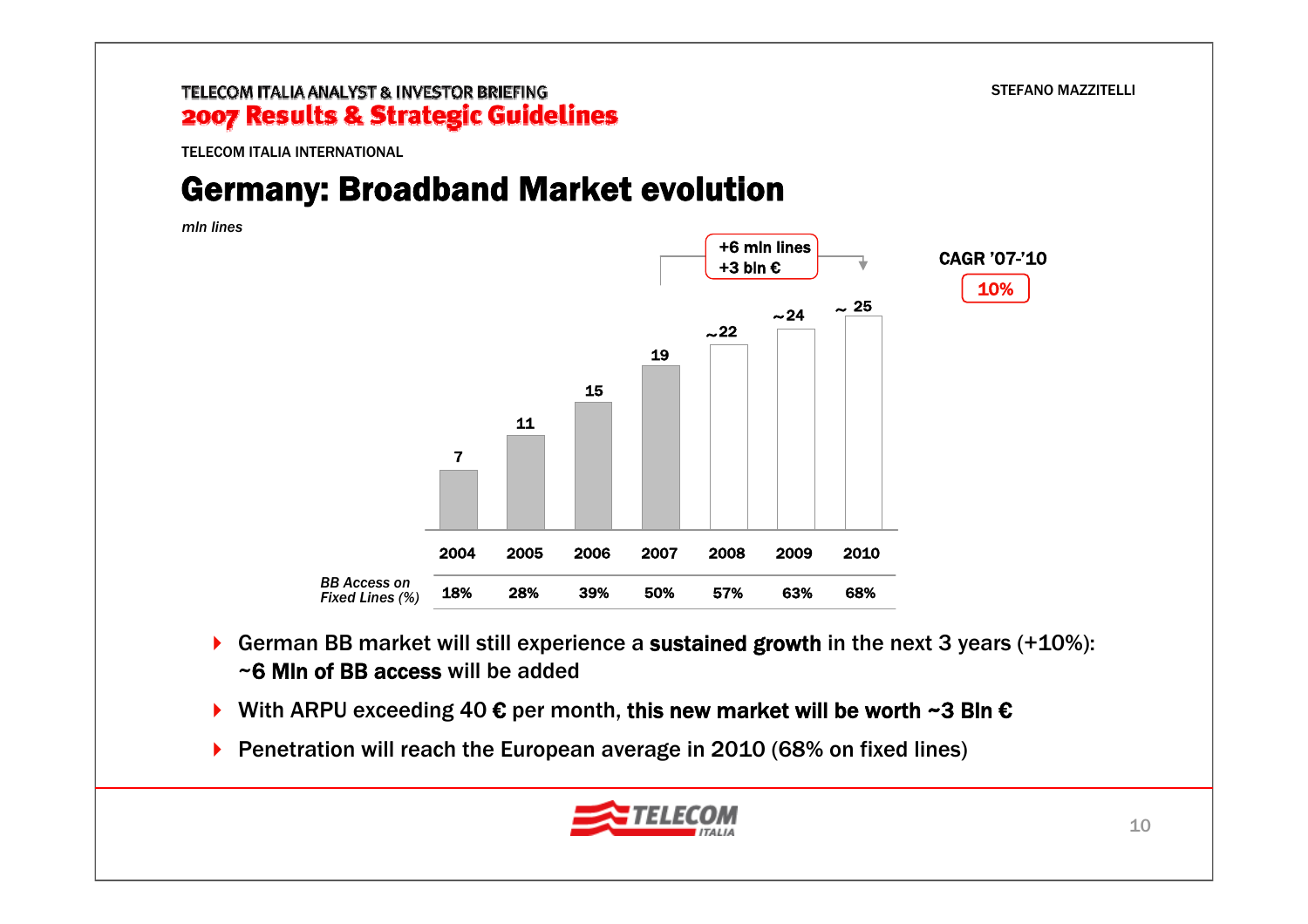TELECOM ITALIA INTERNATIONAL

## Germany: Market scenario



- Consolidation is likely to take place in the next two years
- ▶ The combination of customer base and infrastructure is an important factor in the consolidation process
- ▶ Alternative Operators are pursuing different business models:
	- ▶ United Internet and Freenet are resellers and do not own infrastructure
	- ▶ Arcor and Versatel have their own network
	- ▶ HanseNet has a mixed model, balancing its own ULL infrastructure with the use of partners' networks
	- ▶ Telefónica and QSC are network based operators focusing on wholesale market
- **Mobile operators**  $O<sub>2</sub>$  **and Vodafone continue to push** for convergence in the market
- Increased number of regional players investing in FTTx technology

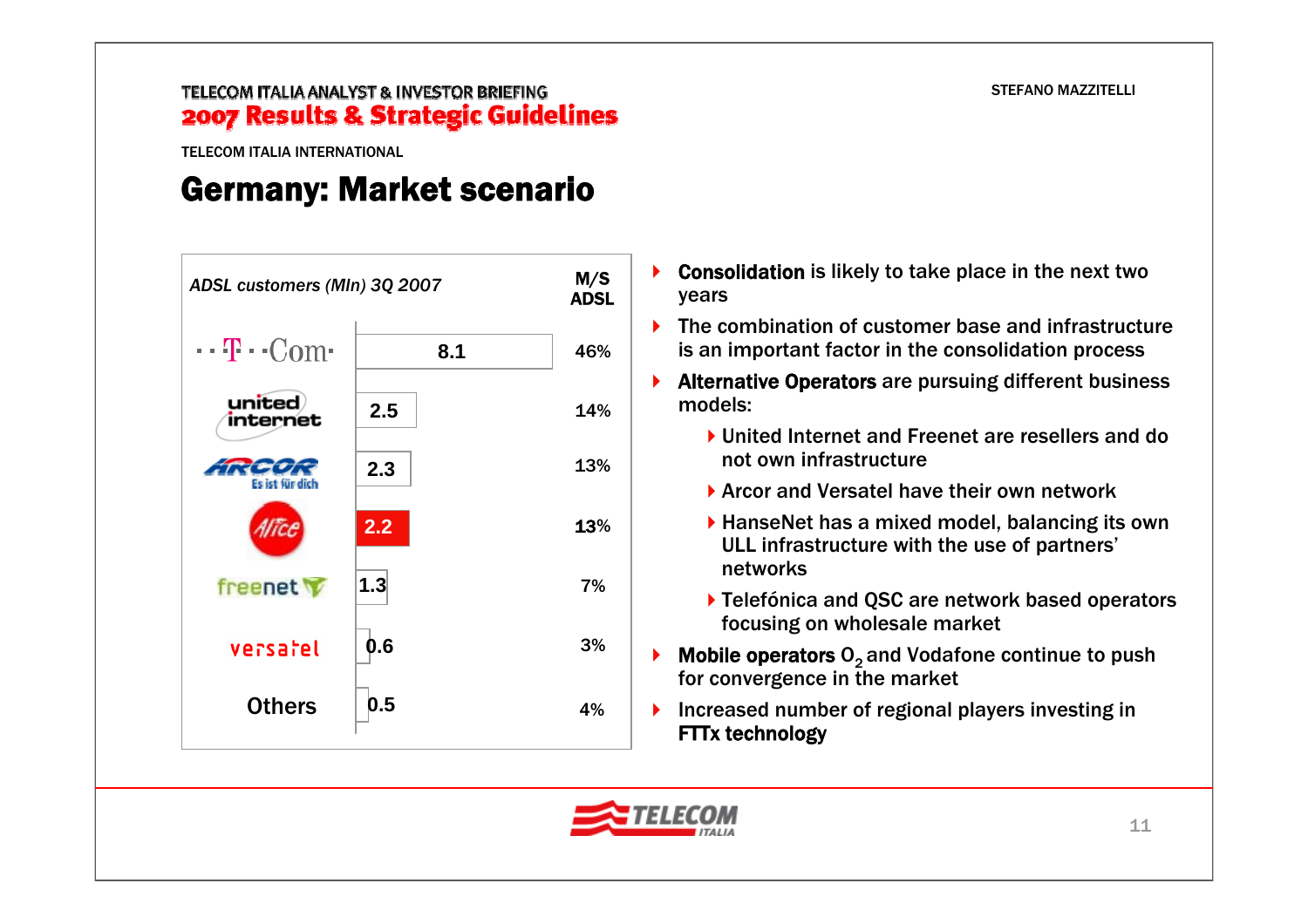#### TELECOM ITALIA ANALYST & INVESTOR BRIEFING 2007 Results & Strategic Guidelines

TELECOM ITALIA INTERNATIONAL

### HanseNet: 2007 Performance







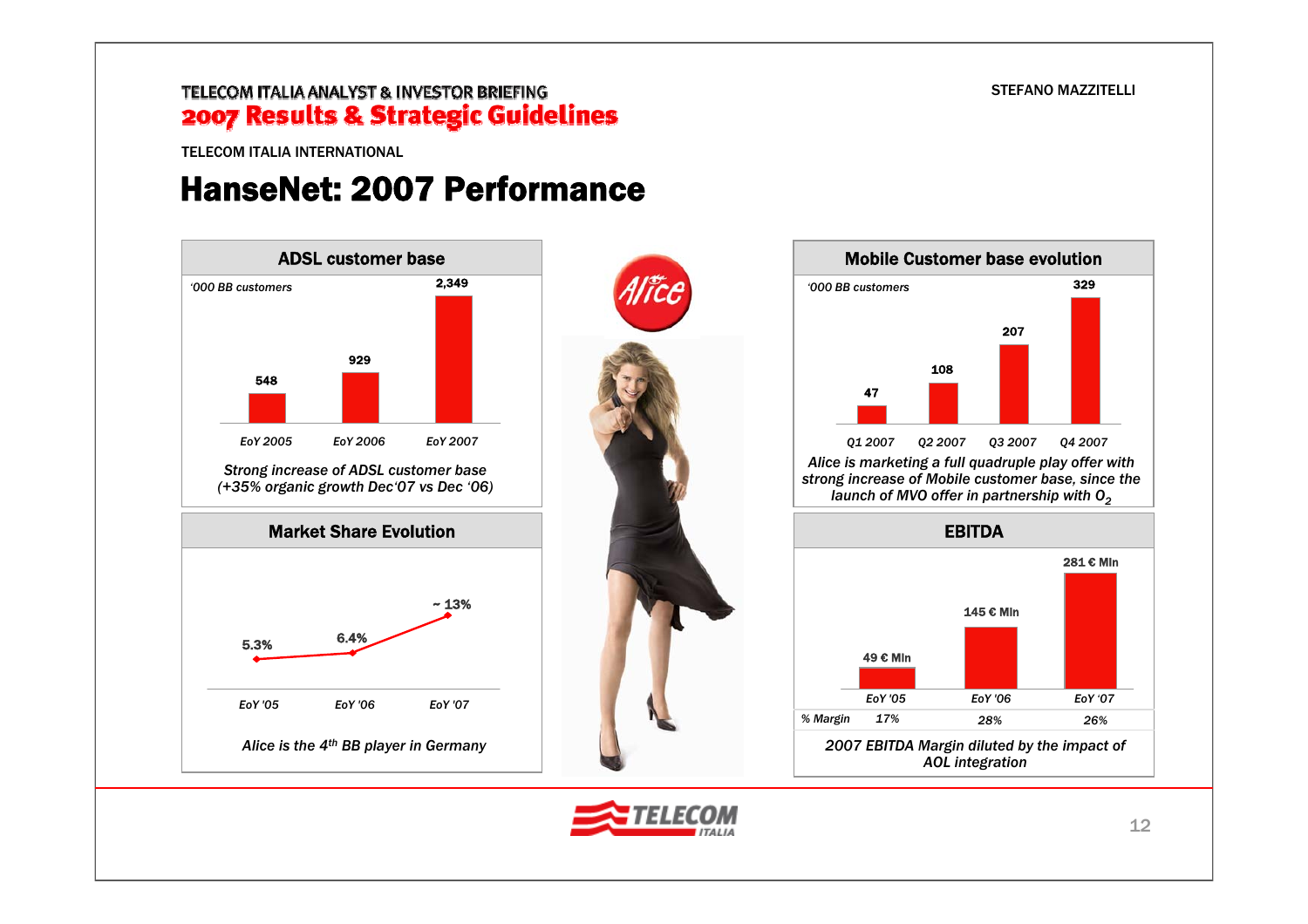TELECOM ITALIA INTERNATIONAL

### International Wholesale: Strategic guidelines

 $\blacktriangleright$  Enlarge structural presence in strategic markets by developing infrastructure and international services, in line with the TI profile



Offer a complete set of innovative solutions to Corporate Multinational Customers and protect the high value A-end Italian Customers, through:

- synergies with TI assets & International Subsidiaries
- selective partnership agreements

Consolidate the Leadership on the Global Services and Infrastructure market, with focus on fast growing Regions such as MEA, Eastern Europe and South-East Asia

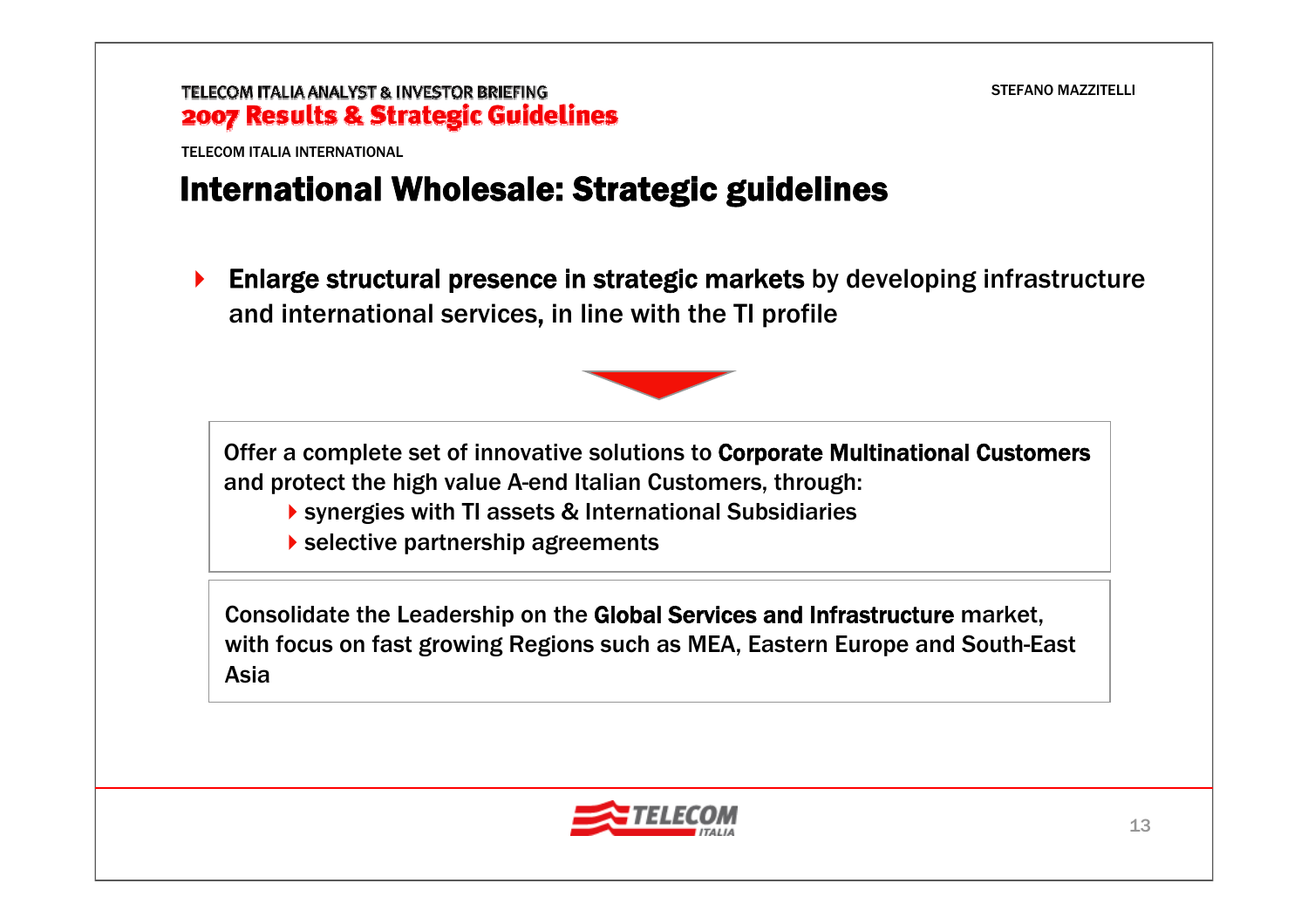TELECOM ITALIA INTERNATIONAL

Partnership

# Growth on MNCs Market

▶ Develop capabilities and advanced solutions for Italian and **Goal European Multinational Customers** 

**B**Palo Alto

### ▶ TI Sparkle global capabilities ▶ Telecom Italia new ICT focus ▶ Telecom Italia's Int'l Operations Intra-Group **Synergies** DRIVERS

- ▶ Synergies with Telefónica
- ▶ Partners to complement TI geographical presence

### NETWORK COVERAGE MNCs Proprietary Network New York

TI global presence through:

Sao Paolo

- ▶ Proprietary Network (112 access POPs)
- ▶ Partnership agreements with Global Carriers (i.e. C&W, Verizon) and Regional Operators (i.e. CPCNet, Tunisie Telecom, Batelco, GTS)

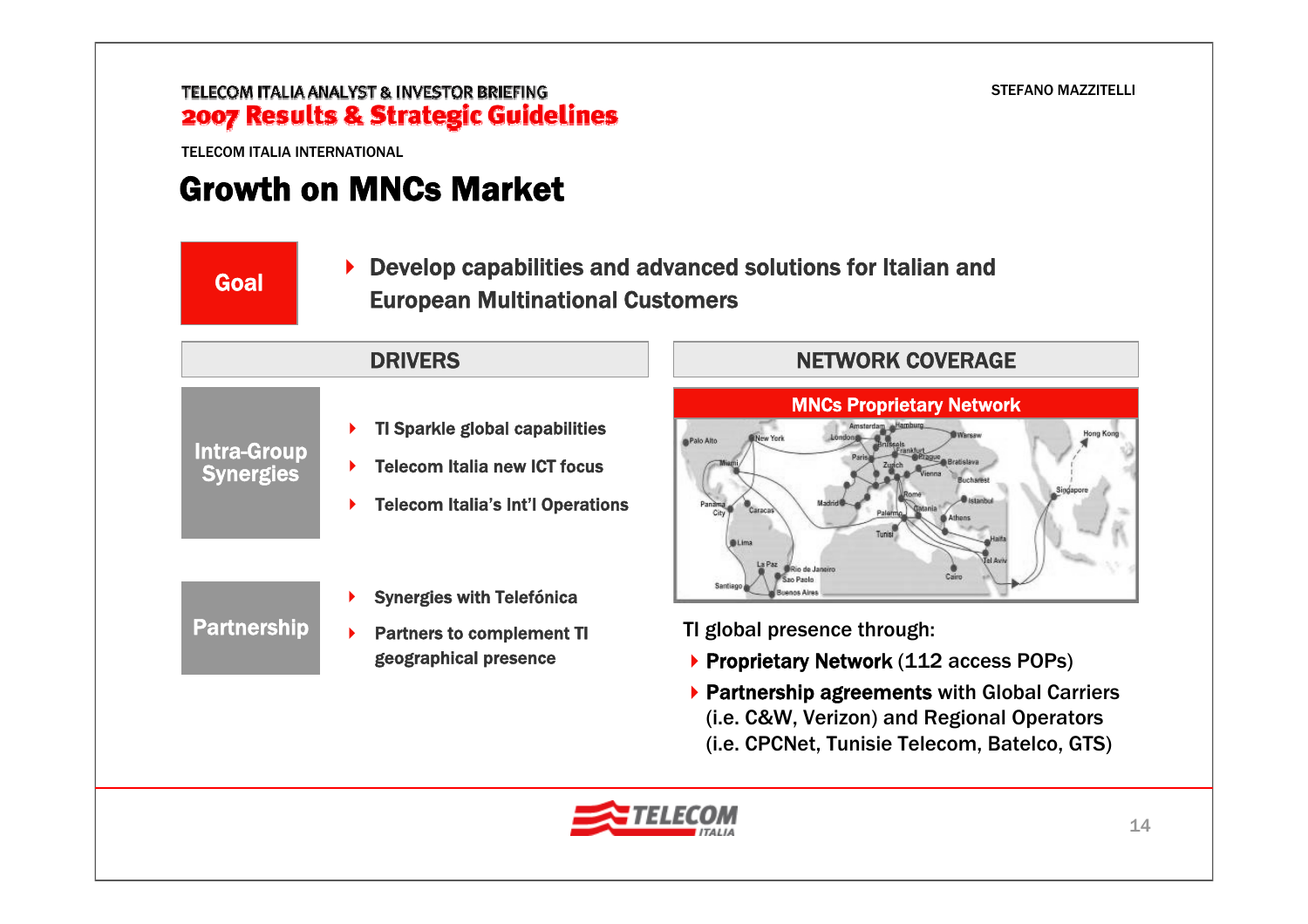TELECOM ITALIA INTERNATIONAL

# Focus on Mediterranean infrastructure growth



- Italy through Palermo and Catania is a key point of interconnection for major cable systems connecting Europe, US and South-East Asia
- ▶ Leadership position to capture the high traffic growth driven by large demand for new BB services in emerging markets